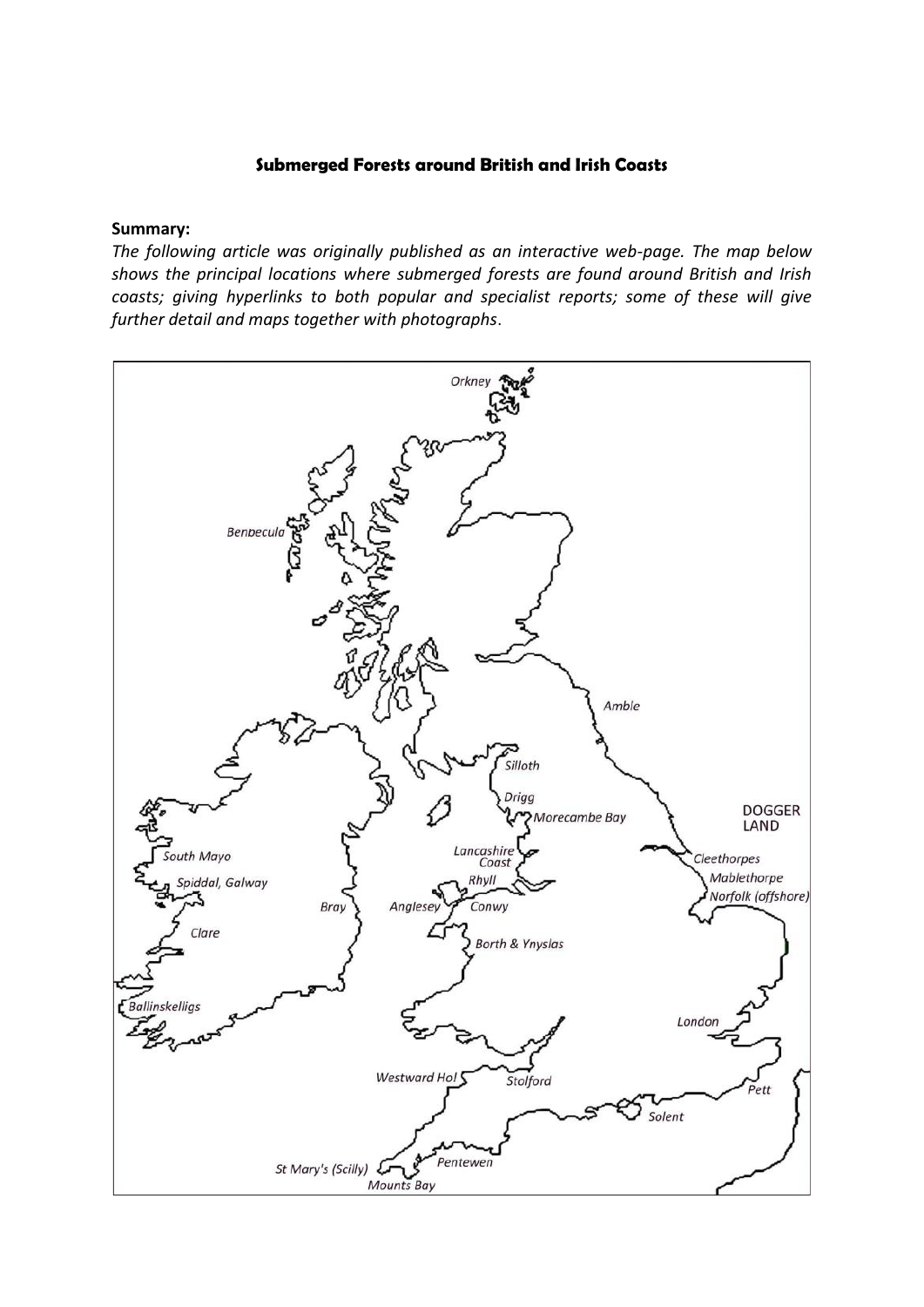Radiocarbon dates are shown here in square brackets. The dates suggested in the various press reports should be treated only as an approximate guide to the precise era of submergence and so are enclosed in quotes. Trees may survive for hundreds of years and it is not always stated whether radiocarbon dated material has been taken from tree stumps in-situ or from fallen logs. Only dated wood from the final growth-rings of a stump would be indicative of the true date of submergence.

Older published studies may refer to a *'submerged forest period*' during the mid-Holocene, whereas more recent papers speak of the submerged forests as dating to various eras. This is in part, an artefact of random sampling of available wood; however it may be seen that samples from the North Sea coast tend to favour the conventional dating for the submergence of 'Doggerland', while those around western coats tend to be from a later period.

The list is not intended to be exhaustive of either sites or of links and will need to be updated as and when new sites or relevant reports emerge. The intention here is merely to give an entry point for the general reader to the photographic evidence and relevant studies.

#### **Amble, Northumberland** [7000 BP]

[https://www.dailymail.co.uk/sciencetech/article-3593219/North-sea-reveals-7-000-year-old-human](https://www.dailymail.co.uk/sciencetech/article-3593219/North-sea-reveals-7-000-year-old-human-footprints-ancient-forest-Woodland-stretched-Denmark-covered-ocean.html)[footprints-ancient-forest-Woodland-stretched-Denmark-covered-ocean.html](https://www.dailymail.co.uk/sciencetech/article-3593219/North-sea-reveals-7-000-year-old-human-footprints-ancient-forest-Woodland-stretched-Denmark-covered-ocean.html)

**Allonby, Cumbria** [?] See Steers, p77, also see Silloth below

#### **Anglesey** [?]

Numerous sites around the island, see <http://www.dyfedarchaeology.org.uk/lostlandscapes/submergedforests.htm> This includes a map of all the known sites around Wales

### **Benbecula, Western Isles** ['7000 BP']

<https://www.bbc.co.uk/news/uk-scotland-highlands-islands-46890793>

### **Ballinskelligs** ['4000 BP']

<https://www.theringofkerry.com/blog/155-pre-historic-4-000-year-old-forest-in-ireland>

#### **Bray, Wicklow** [6180 BP]

<https://jasonbolton.wordpress.com/2015/04/28/the-submerged-forest-of-bray-co-wicklow/>

### **Borth** [5500 BP] and **Ynyslas** [3500 BP]

<https://www.mirror.co.uk/news/uk-news/storm-hannah-unearths-sunken-forest-16201397> <https://www.coflein.gov.uk/en/site/421874/details/tanybwlch-submerged-forest> <https://www.nature.com/articles/278409a0>

**Canning Town, London** [3940—3700 cal bc] [www.lamas.org.uk/images/documents/.../Pg\\_001-016\\_Submerged\\_forest.pdf](https://www.google.co.uk/url?sa=t&rct=j&q=&esrc=s&source=web&cd=1&cad=rja&uact=8&ved=2ahUKEwiLkvOxzsrjAhUConEKHVe1A9kQFjAAegQIAxAC&url=http%3A%2F%2Fwww.lamas.org.uk%2Fimages%2Fdocuments%2FTransactions61%2FPg_001-016_Submerged_forest.pdf&usg=AOvVaw0_aa_dYXNDD713GrrGhyYM)

### **Cleethorpes** ['Neolithic']

<https://citizan.org.uk/blog/2016/Aug/25/three-submerged-forests/>

### **Clare, Galway, Mayo** [7400-5200 BP]

[https://www.irishtimes.com/news/ireland/irish-news/storms-reveal-7-500-year-old-drowned-forest-on-north](https://www.irishtimes.com/news/ireland/irish-news/storms-reveal-7-500-year-old-drowned-forest-on-north-galway-coastline-1.1715303)[galway-coastline-1.1715303](https://www.irishtimes.com/news/ireland/irish-news/storms-reveal-7-500-year-old-drowned-forest-on-north-galway-coastline-1.1715303)

### **Conwy** ['6000 BP']

<https://www.geograph.org.uk/photo/5119512>

**Drigg, Cumbria** [?] See Steers p82-3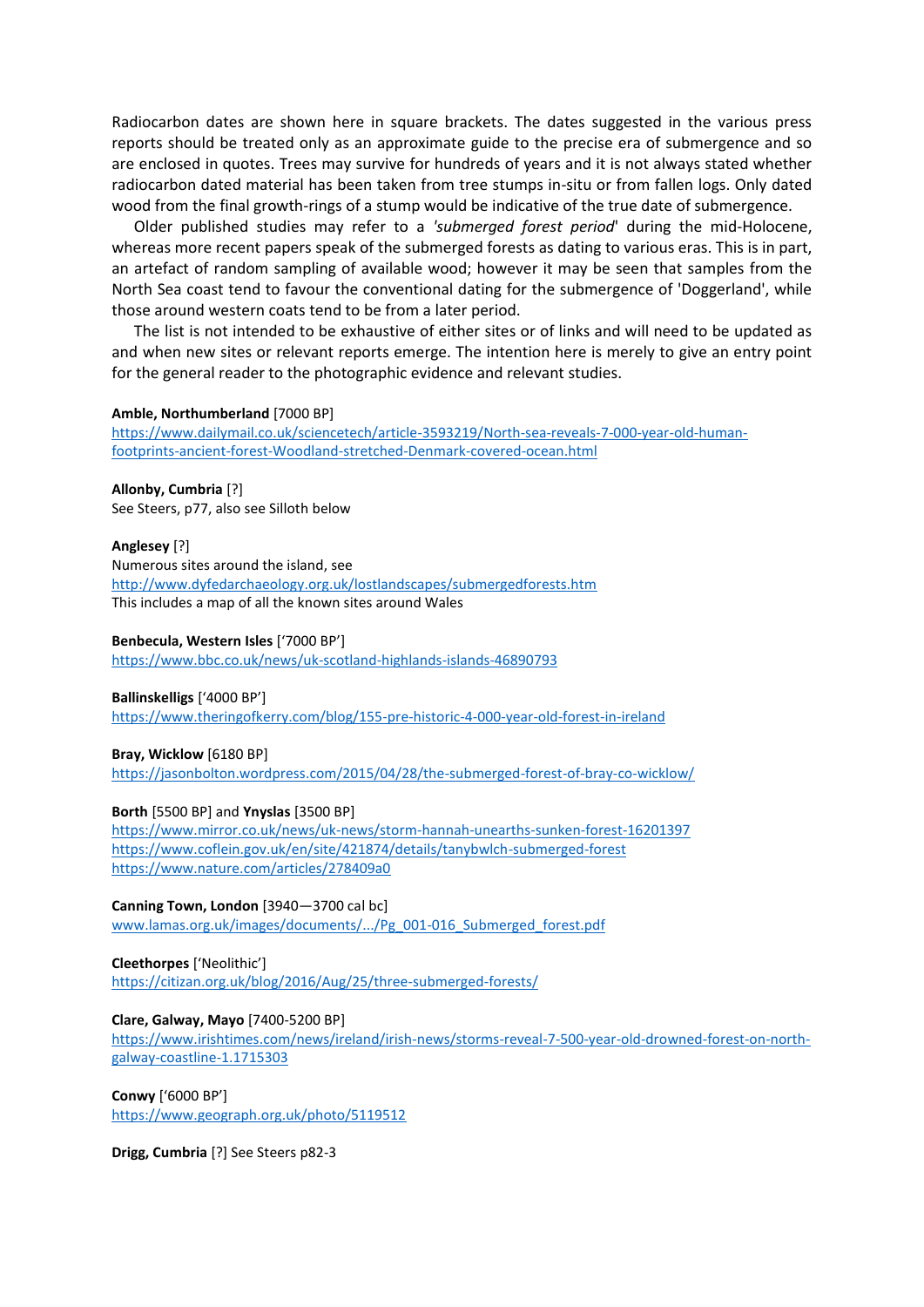### **Lancashire Coast** ['Neolithic']

<https://citizan.org.uk/blog/2016/Aug/25/three-submerged-forests/> [https://www.arnsidesilverdaleaonb.org.uk/uploads/2016/05/lsca\\_chapter3a.pdf](https://www.arnsidesilverdaleaonb.org.uk/uploads/2016/05/lsca_chapter3a.pdf%0d)

# **Mablethorpe, Lincolnshire** ['6000 BP']

<https://www.lincolnshirelive.co.uk/news/local-news/crowds-descend-submerged-ancient-woodland-1897235>

**Morecambe Bay** ['7600-5200 BP'] see Isca report 3.11 under Lancashire

# **Mounts Bay, Cornwall** ['4000-6000 BP']

[https://www.belfasttelegraph.co.uk/news/uk/ancient-submerged-forests-uncovered-by-storm-damage-to](https://www.belfasttelegraph.co.uk/news/uk/ancient-submerged-forests-uncovered-by-storm-damage-to-coastlines-30030179.html)[coastlines-30030179.html](https://www.belfasttelegraph.co.uk/news/uk/ancient-submerged-forests-uncovered-by-storm-damage-to-coastlines-30030179.html) See also the paper by French C.N. below

**Norfolk** ['10,000 BP'] discovered offshore by divers [https://www.bbc.co.uk/news/av/uk-england-30905267/ancient-underwater-forest-discovered-off-norfolk](https://www.bbc.co.uk/news/av/uk-england-30905267/ancient-underwater-forest-discovered-off-norfolk-coast)[coast](https://www.bbc.co.uk/news/av/uk-england-30905267/ancient-underwater-forest-discovered-off-norfolk-coast)

# **Orkney** [4410–4325 cal BC]

[https://www.scotsman.com/lifestyle-2-15039/archaeologists-survey-scotland-s-forests-under-the-sea-1-](https://www.scotsman.com/lifestyle-2-15039/archaeologists-survey-scotland-s-forests-under-the-sea-1-4672611) [4672611](https://www.scotsman.com/lifestyle-2-15039/archaeologists-survey-scotland-s-forests-under-the-sea-1-4672611)

See also the detailed paper of Timpany et al, reference below.

**Pentewen, Cornwall** [?] See Steers, p 258

# **Pett, Sussex** ['Mesolithic']

<https://citizan.org.uk/blog/2016/Aug/25/three-submerged-forests/>

**Rhyll** [?]

This article includes a map of all the known sites around the Welsh coastline <http://www.dyfedarchaeology.org.uk/lostlandscapes/submergedforests.html>

# **Siloth** ['8000 BP']

<http://www.solwayshorestories.co.uk/shore-stories/the-submerged-forest/>

**Solent** [6300 BP] Ancient logs discovered near a (recent) shipwreck site <https://www.southampton.ac.uk/~imw/ship.htm>

**Stolford** [5398-5020 BP] Campbell & Baxter (see Borth & Ynyslas above)

**St Mary's (Scilly)** [5310-5050 cal BC] Source: *The Lyonesse Project*

### **Westward Ho! Devon** [6500 BP]

<http://www.westwardhohistory.co.uk/submerged-forest/> See also the pdf of Bell, Manning and Nayling, suggesting an earlier and a later period of submergence: <https://dendro.cornell.edu/articles/Bell2009.pdf>

\*\*\*\*\*\*\*\*\*\*\*\*\*\*\*\*\*\*\*\*\*\*\*\*\*\*\*\*\*\*\*\*\*\*